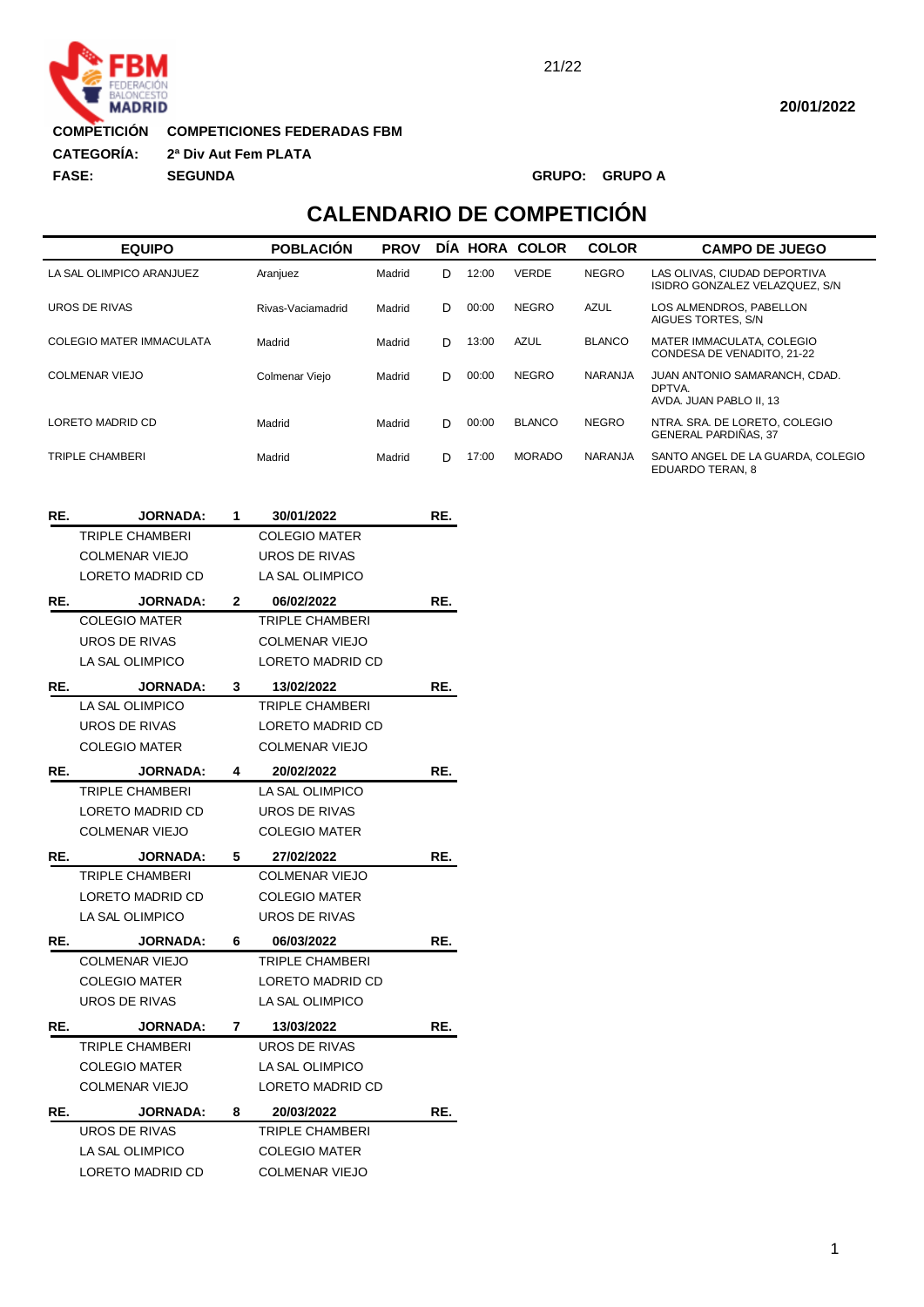

## **15:44:37 COMPETICIÓN COMPETICIONES FEDERADAS FBM :CATEGORÍA: 2ª Div Aut Fem PLATA FASE: SEGUNDA GRUPO: GRUPO A 27/03/2022 RE. JORNADA: 9 RE.**

| KE. | JUKNADA:             | У  | 27/03/2022           | KE. |
|-----|----------------------|----|----------------------|-----|
|     | LORETO MADRID CD     |    | TRIPLE CHAMBERI      |     |
|     | LA SAL OLIMPICO      |    | COLMENAR VIEJO       |     |
|     | UROS DE RIVAS        |    | <b>COLEGIO MATER</b> |     |
|     |                      |    |                      |     |
| RE. | <b>JORNADA:</b>      | 10 | 03/04/2022           | RE. |
|     | TRIPLE CHAMBERI      |    | LORETO MADRID CD     |     |
|     | COLMENAR VIEJO       |    | LA SAL OLIMPICO      |     |
|     | <b>COLEGIO MATER</b> |    | UROS DE RIVAS        |     |